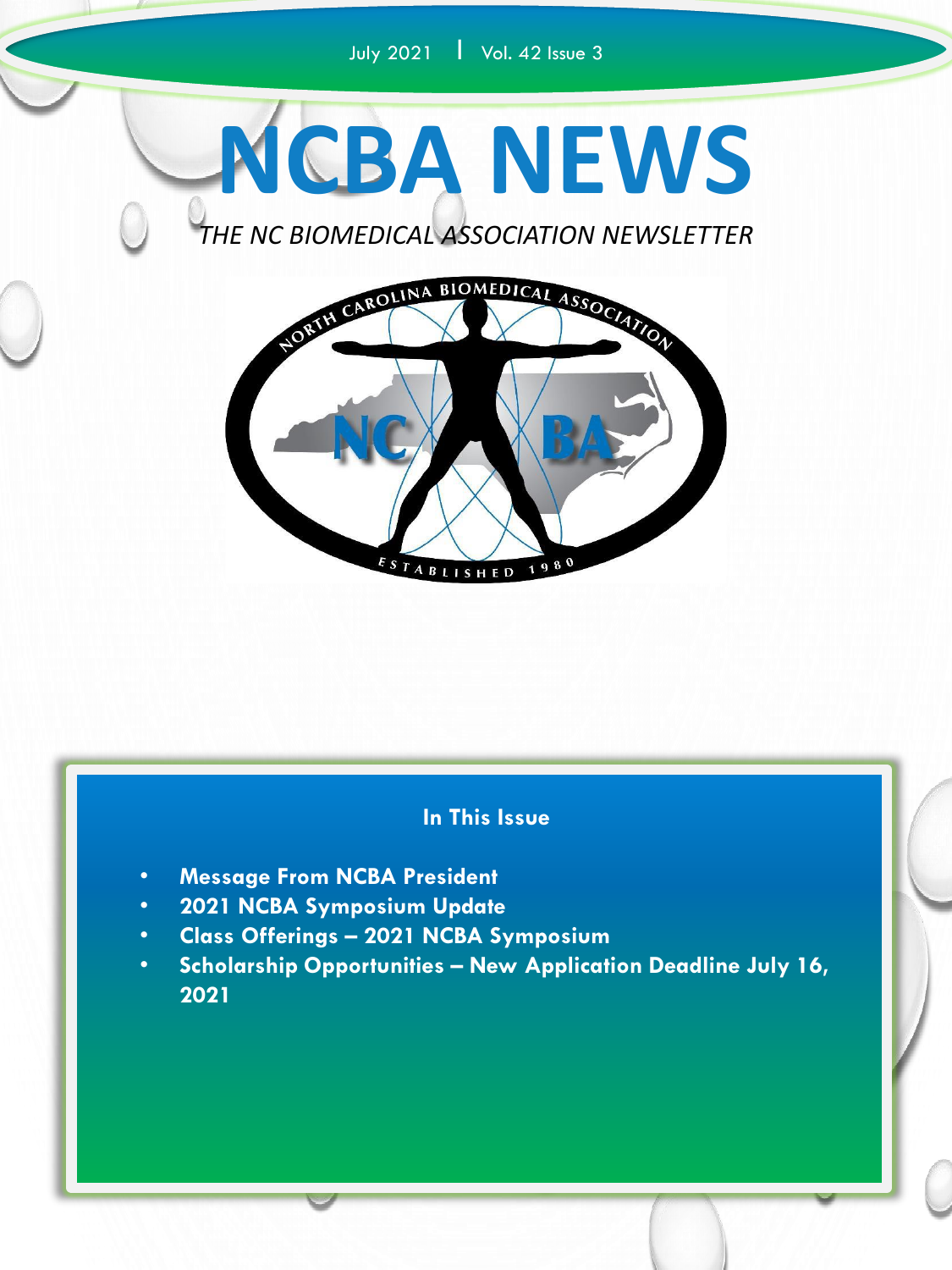#### **President's Letter**

*by Aaron Watts, NCBA President*



July 8, 2021

Dear NCBA Community,

I hope each of you are enjoying the summer weather and have had a chance for a vacation or at least have plans for one! As I write this, we have just received a couple of inches of beneficial rain from Tropical Storm Elsa. It seems a bit early for these type weather events, or maybe time is just moving fast.

On that note, the 2021 NCBA Symposium is just a few weeks away. The main purpose of this newsletter is to give you the latest information on this year's event. Changing to a 2 day format for this year's event was not an easy decision, but a necessary one. The plan is to bounce back next year with the full 3 day schedule. I want to thank all of our members and vendors for your understanding and continued support.

In this issue of the NCBA News, we want to provide you with the educational format and offerings. Please review the schedule and get registered as soon as possible. If you are interested in participating in the Mike McCoy Annual Golf Tournament on Tuesday, August 17, I encourage you to get registered soon. Lastly, scholarship information was profiled in May's newsletter. The application deadline has been extended to July 16. There is still time to pursue this award, so get your applications in quickly.

I look forward to seeing everyone in Pinehurst in August and we will work to update you on any changes that may come up in the meantime.

Aaron Watts President, NC Biomedical Association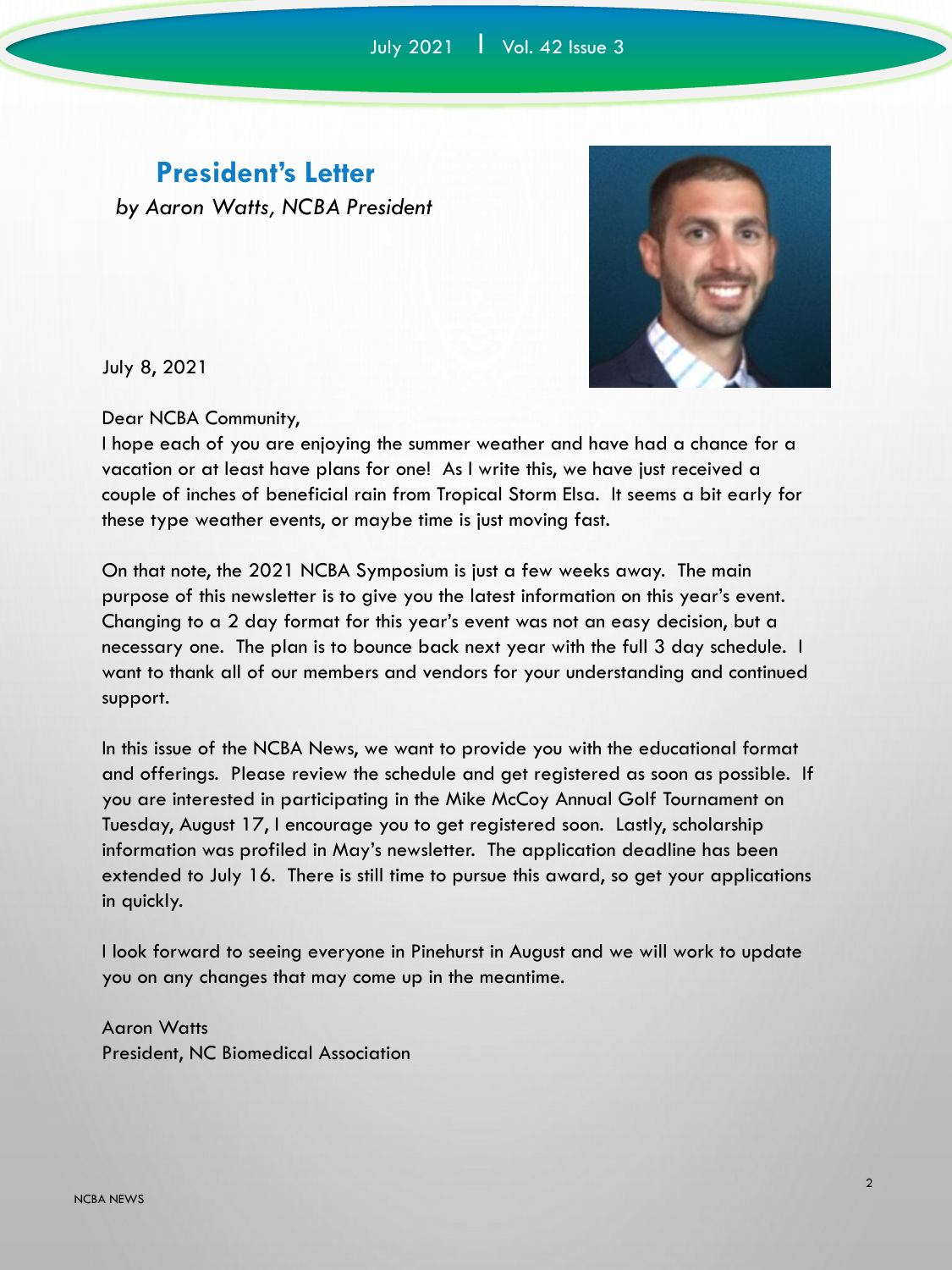# **MARK YOUR CALENDARS**

With COVID-19 continuing to create uncertainties on multiple fronts, this year's Symposium is being streamlined with Friday's activities being curtailed. Vendor, attendee, and golf registration is open! The educational classes are in the process of being reprogrammed with final adjustments expected very soon. With registration being open, you will still be able to make changes once the final class offering is released. Thank you for your patience!

### **August 17, 2021 (Tuesday)**

5<sup>th</sup> Annual NCBA Mike McCoy Annual Golf Tournament Pinehurst Course #5

## **August 18 - August 19, 2021 (Wednesday and Thursday)**

43<sup>rd</sup> Annual NC Biomedical Association Annual Symposium and Exposition Carolina Hotel – Pinehurst Resort

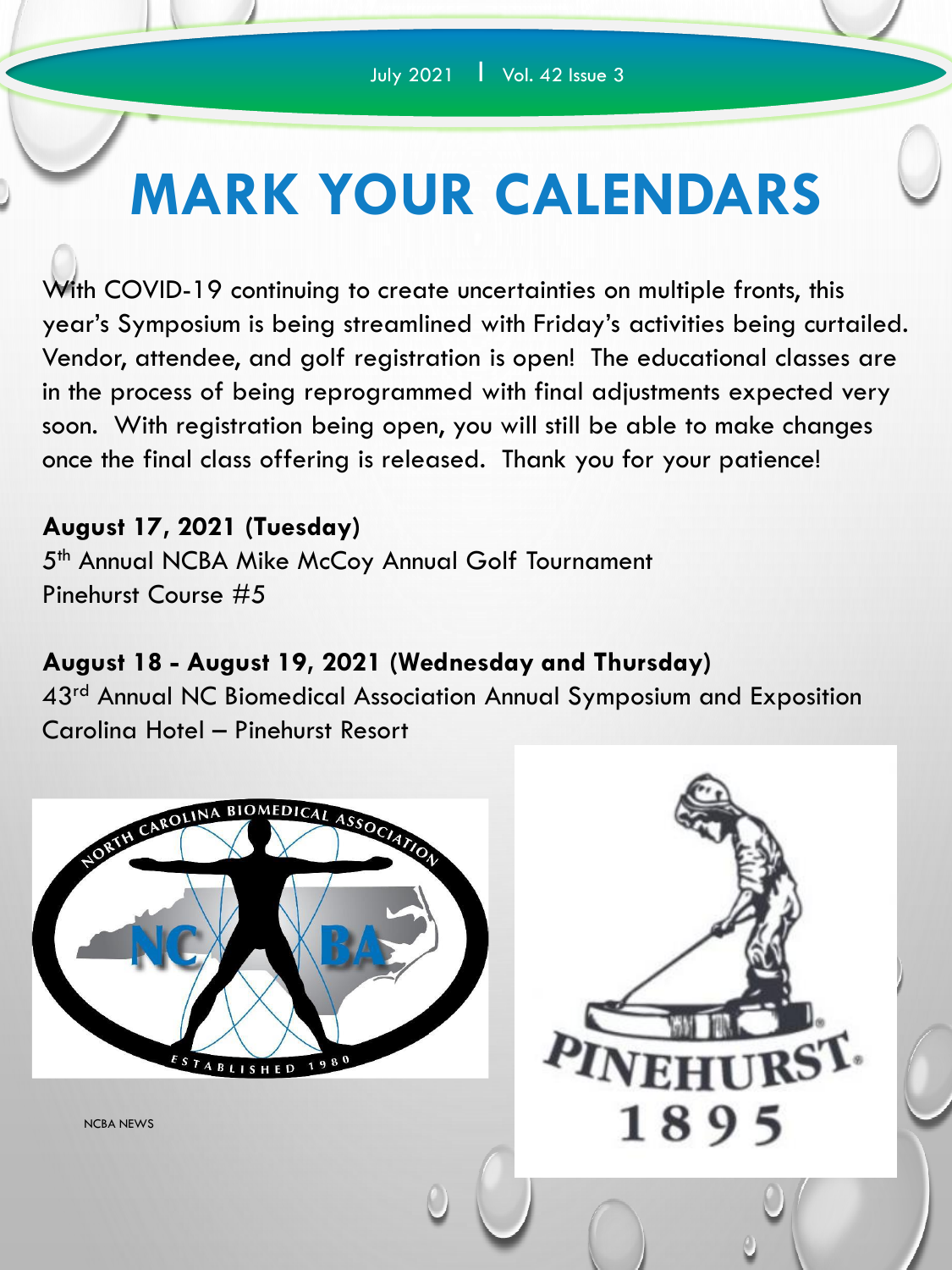# **Class Offerings – BMET, BMET Advanced, and Safety/Regulatory Tracks**

| <b>Track</b>                                                                                                                                        | <b>BMET</b>                                                                      | <b>BMET Advanced</b>                                                | Safety / Regulatory                                                                                                                              |  |
|-----------------------------------------------------------------------------------------------------------------------------------------------------|----------------------------------------------------------------------------------|---------------------------------------------------------------------|--------------------------------------------------------------------------------------------------------------------------------------------------|--|
| Wednesday, August 18, 2021                                                                                                                          |                                                                                  |                                                                     |                                                                                                                                                  |  |
| 9:00AM - 12:00PM<br>(10:15AM - 10:30AM<br>Break)                                                                                                    | <b>Berchtold Operon D850 Surgical</b><br>Table - Part 1<br>Stryker - Speaker TBD | Intro to Injectors<br>Steve Maull<br><b>Maull Biomedical</b>        | Is Implementing a Quality<br><b>Management System in your</b><br>Future? - Part 1<br>Richard Eliason, Mark Goodman<br><b>Crothall Healthcare</b> |  |
| 1:30PM - 4:00PM<br>(2:45PM - 3:00PM Break)                                                                                                          | <b>Berchtold Operon D850 Surgical</b><br>Table - Part 2<br>Stryker - Speaker TBD | <b>Tentative - Washer/Sterilizers</b><br>Speaker - TBD              | Is Implementing a Quality<br><b>Management System in your</b><br>Future? - Part 1<br>Richard Eliason, Mark Goodman<br>Crothall Healthcare        |  |
| Thursday, August 19, 2021                                                                                                                           |                                                                                  |                                                                     |                                                                                                                                                  |  |
| 1:00PM - 4:00PM<br>(2:30PM - 2:45PM Break)                                                                                                          | <b>Stryker OR Video Tower</b><br>Speaker TBD                                     | <b>Tentative - Belmont Rapid</b><br><b>Infuser</b><br>Speaker - TBD | <b>Succession Planning</b><br>Danielle McGeary<br><b>AAMI</b>                                                                                    |  |
|                                                                                                                                                     |                                                                                  |                                                                     |                                                                                                                                                  |  |
|                                                                                                                                                     |                                                                                  |                                                                     |                                                                                                                                                  |  |
| <b>Avante</b> Solutions<br><b>Medical Surgical</b><br><b>Monitoring</b><br><b>Imaging</b><br><b>Ultrasound</b><br><b>Oncology</b><br><b>Repairs</b> |                                                                                  |                                                                     |                                                                                                                                                  |  |
|                                                                                                                                                     |                                                                                  |                                                                     |                                                                                                                                                  |  |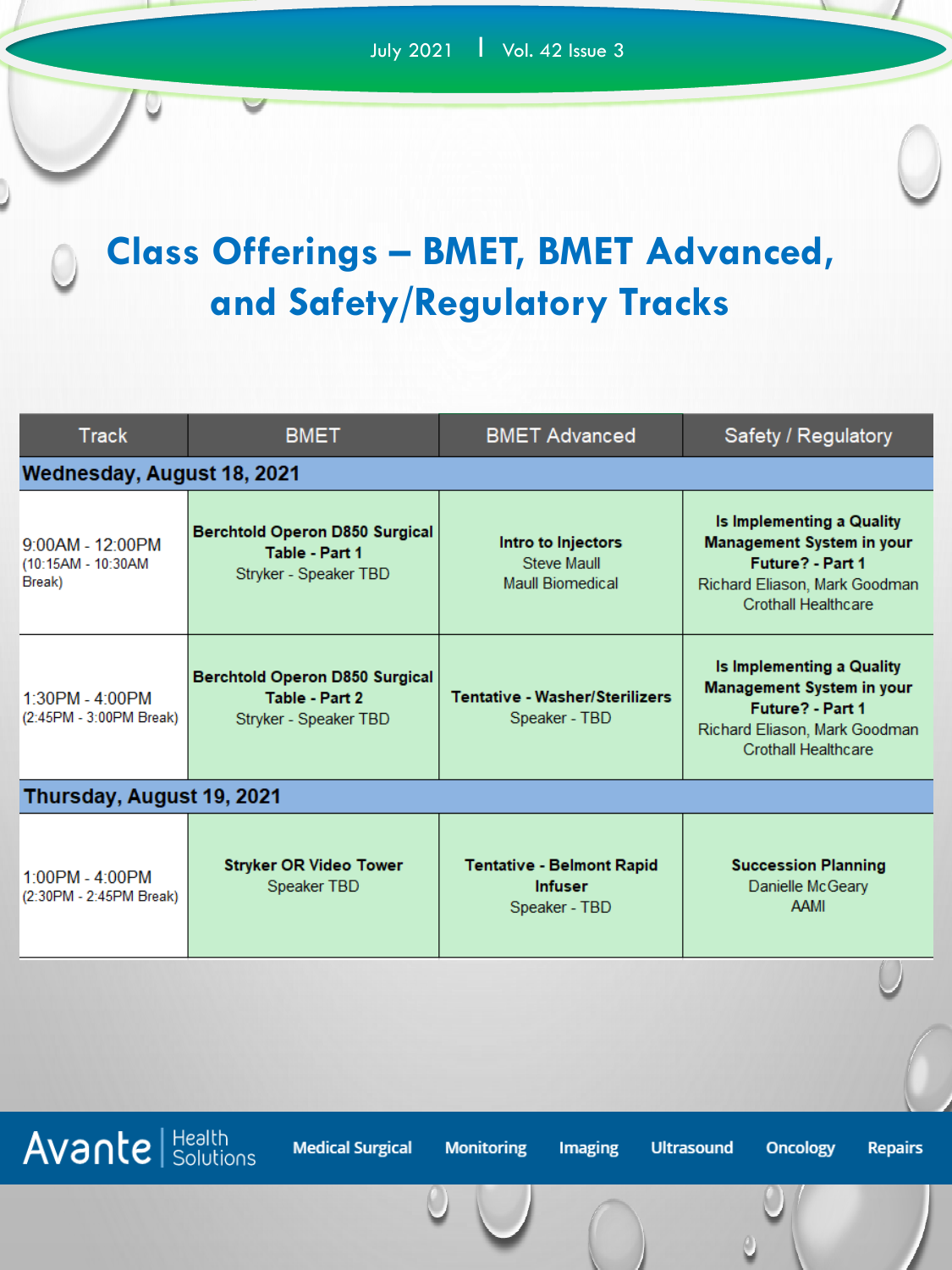# **Class Offerings – Leadership, IT, and Imaging Tracks**

| <b>Track</b>                                     | Leadership                                                                                                                                          | <b>Information Technology</b>                                                                                                                  | Imaging                                                                                                                                                                        |  |  |
|--------------------------------------------------|-----------------------------------------------------------------------------------------------------------------------------------------------------|------------------------------------------------------------------------------------------------------------------------------------------------|--------------------------------------------------------------------------------------------------------------------------------------------------------------------------------|--|--|
| Wednesday, August 18, 2021                       |                                                                                                                                                     |                                                                                                                                                |                                                                                                                                                                                |  |  |
| 9:00AM - 12:00PM<br>(10:15AM - 10:30AM<br>Break) | <b>Using Position Descriptions to</b><br><b>Drive Hiring and Retention</b><br>Dallas Sutton<br>WakeMed Health                                       | 21 Technologies Changing the<br><b>Medical and Workplace</b><br>Landscape in 2021<br>Corrine Hoisington<br><b>Central VA Community College</b> | <b>Medical Imaging Modalities -</b><br><b>Introduction for Managers,</b><br><b>Biomeds and Imaging Engineers -</b><br>Part 1<br>Dale Cover, President (Retired)<br><b>RSTI</b> |  |  |
| 1:30PM - 4:00PM<br>(2:45PM - 3:00PM Break)       | The Value of Tracking &<br><b>Trending Technician Metrics and</b><br><b>Daily Accountability Huddles</b><br>Seth Blanchard<br><b>WakeMed Health</b> | Windows 11 (Yep) and Office<br>365/2021 Roll Out<br>Corrine Hoisington<br>Central VA Community College                                         | <b>Medical Imaging Modalities -</b><br><b>Introduction for Managers,</b><br><b>Biomeds and Imaging Engineers -</b><br>Part 2<br>Dale Cover, President (Retired)<br><b>RSTI</b> |  |  |
| Thursday, August 19, 2021                        |                                                                                                                                                     |                                                                                                                                                |                                                                                                                                                                                |  |  |
| 1:00PM - 4:00PM<br>(2:30PM - 2:45PM Break)       | Preparing for the CHTM Exam<br>Benjamin Scoggin<br>Duke Health Technology Solutions                                                                 | <b>Microsoft OneNote - Tentative</b><br>Corrine Hoisington<br>Central VA Community College                                                     | <b>First Call Troubleshooting</b><br>Dale Cover, President (Retired)<br><b>RSTI</b>                                                                                            |  |  |
|                                                  |                                                                                                                                                     |                                                                                                                                                |                                                                                                                                                                                |  |  |

 $\overline{Avan}$  Health

**Medical Surgical** 

**Monitoring** 

Imaging

**Ultrasound** 

Oncology

**Repairs**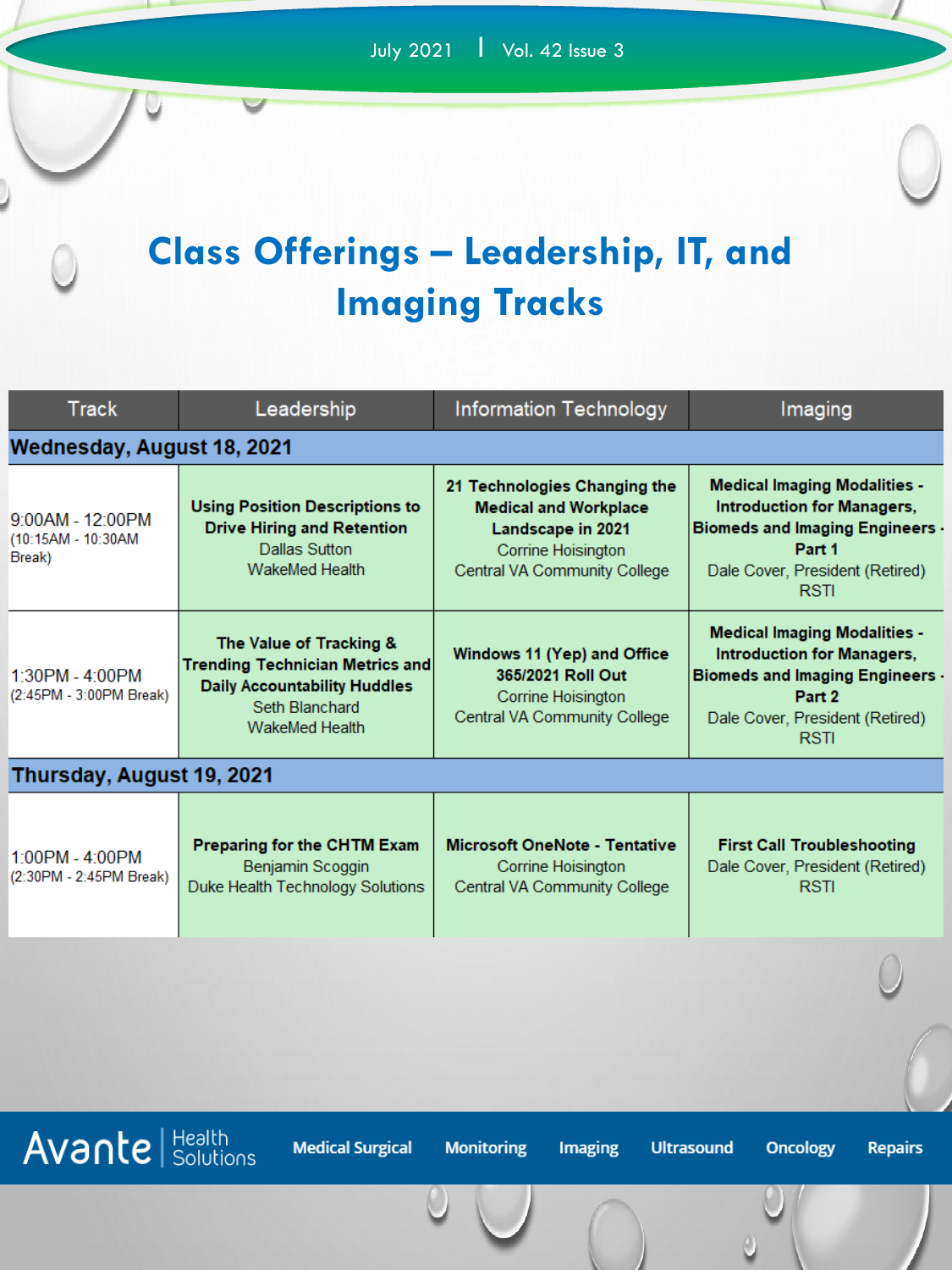# **Scholarships**

# **UPDATE: ALL SCHOLARSHIP APPLICATION DEADLINES HAVE BEEN EXTENDED TO JULY 16, 2021!**

#### **Norman "Red" Reeves Scholarship**

The Norman "Red" Reeves NCBA scholarship is a \$2000 cash award, paid directly to the student in a North Carolina Community College System Biomedical Equipment Technology program. Award winner will be announced during the annual business meeting held at the NCBA Symposium.

**<https://app.smartsheet.com/b/form/e103f114a23c4b1e936756a25cf8297f>**

#### **Eddy Whisnant Scholarship**

The Eddy Whisnant scholarship is a \$2000 cash award, paid directly to the student in a North Carolina Community College System Biomedical Equipment Technology program. Award winner will be announced during the annual business meeting held at the NCBA Symposium.

**<https://app.smartsheet.com/b/form/e044d4be6f7945d4a476cb8a233dad3c>**

The Scholarship Committee of the Board of Directors of the NCBA will select the recipients and present them with the Scholarship at the annual Symposium.